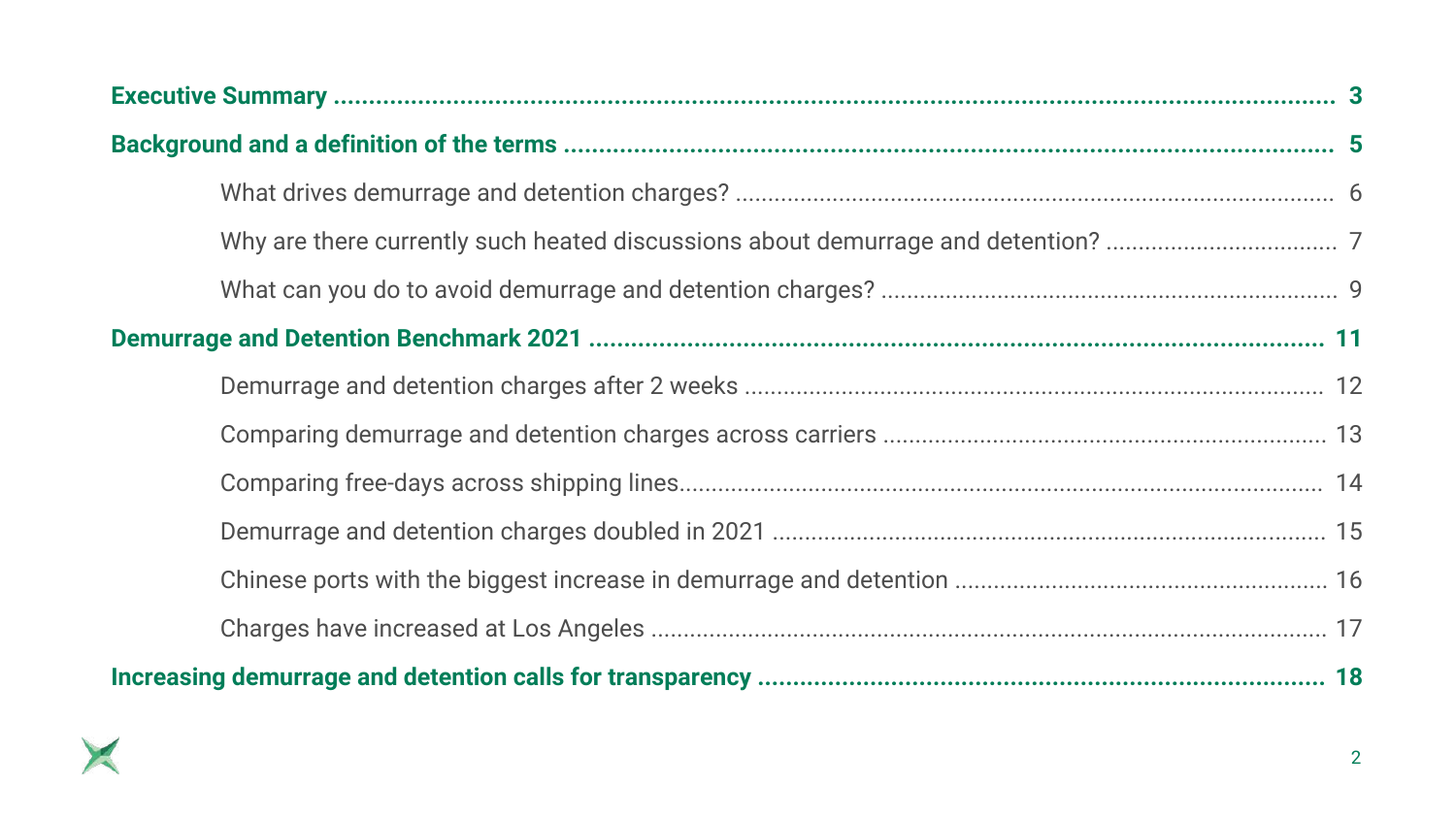# Executive Summary

The past year, the shipping industry has been on rocky waters. When looking at 2020 and 2021 there's no way around COVID-19. First it caused the world to shut down. Then it threw the industry into the turmoil of a sudden demand boom, port congestion, and equipment shortage.

If that wasn't enough, demurrage and detention once again became the center of heated industry debate. With containers being scarce and ports clocking up with unheard volumes of boxes, shippers, freight forwarders, and importers were charged increasingly higher demurrage and detention fees. Not only is the reasoning behind the high demurrage and detention charges in question, so is the increasing of these fees in the middle of a global equipment shortage and uncontrollable port congestion.

The lack of transparency when it comes to demurrage and detention charges are at the core of the discussion, as the users of the equipment are put at a significant disadvantage of not knowing exact pricing. Hence, having already gone through half of 2021, we wanted to increase transparency in the industry and find out if and how much the charges have increased.

**Why?** At Container xChange, we research demurrage and detention to help our customers make the best decisions between SOCs (shipper owned containers) and COCs (carrier owned containers). Already having the information, we decided to share this knowledge with the rest of the industry. An attempt to create this much-needed transparency and comparability.

**How?** In March 2021, we collected more than 20,000 data points from publicly available sources to publish in our report on how much the 10 biggest shipping lines charge across the world's top-20 ports.

**Disclaimer:** While we used reasonable efforts to include up-to-date information, we make no warranties as to the validity of the collected data and assume no liability or responsibility for an error or omission in the content.

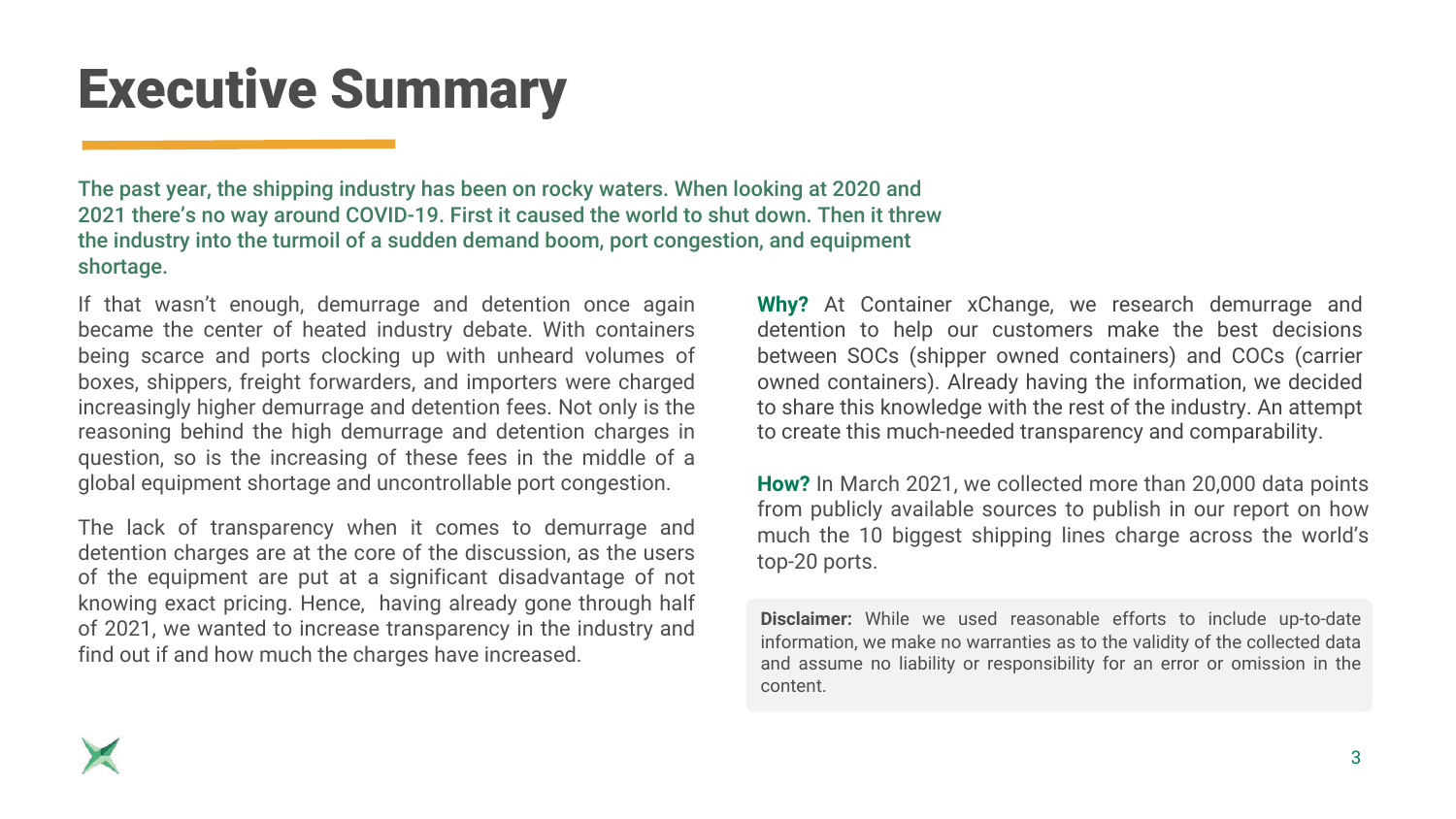# **Let's have a look at some of the key findings on demurrage and detention**

- Both demurrage and detention increased in 2021 compared to 2020. Across the world's 20 biggest ports, the average demurrage and detention charge doubled, going up +104% after two weeks. That's equivalent to \$666 for each container across ports, shipping lines and demurrage & detention combined.
- On average, demurrage and detention charges reached \$1219 per container across container types after two weeks in 2021.The cheapest is COSCO in Port of Busan, and the most expensive is CMA CGM in both Long Beach and Los Angeles.
- The ten leading Chinese ports experienced the biggest increase of demurrage and detention charges from 2020 to 2021. The costs of demurrage and detention went up by +126%.



Over the following pages, this report will first take you through a short definition of terms, how COVID-19 has impacted demurrage and detention, and some examples on how to minimize demurrage & detention charges. Afterwards, we dive into the data. Here, we look at demurrage and detention charges across ports before we compare the 2020 charges with 2021. Afterwards, uncover a detailed analysis of the leading Chinese ports as well as the Port of Los Angeles.

**Supported by our network partner**  Globalink https://www.glnk.com

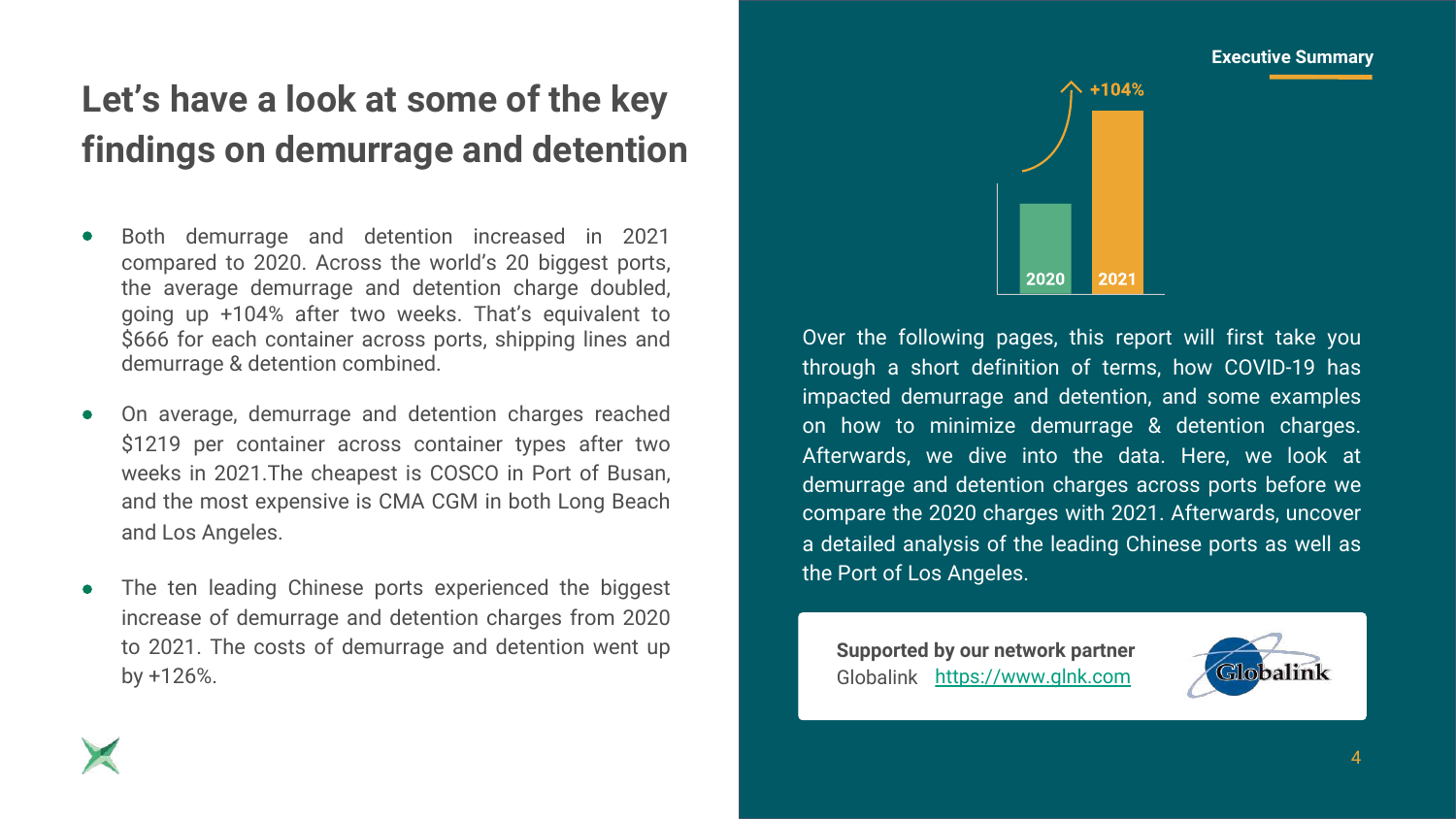# Let's start with some background and a definition of the terms

**Demurrage and detention tariffs have two main purposes:**

Compensating the shipping line for the use of its container

Encouraging the merchant to return the container as soon as possible for the shipping line to reuse it and have a fast turnaround **02**

## **Demurrage**

The charge that you pay for the use of the container within the terminal beyond the free time period. For import cargo, the demurrage time is the period from container discharge from the vessel until gate-out of the full container from the terminal. For export cargo, the demurrage time is the period from gate-in of the full container into the terminal until the full container is loaded on board a vessel.



The charge that you pay for the use of the container outside of the terminal or depot, beyond the free time period. For import cargo, the detention time is the period from gate-out of the full container until gate-in of the empty container into the restoration point. For export cargo, the detention time is the period from the pick-up of the empty container from the terminal or depot until gate-in of the full container in the terminal.

## **Port Storage Charges**

Related costs (but not limited to quay rent) charged by terminal operators for containers staying on the ground. These charges are usually passed by the terminal operator to the shipping line where a margin may be added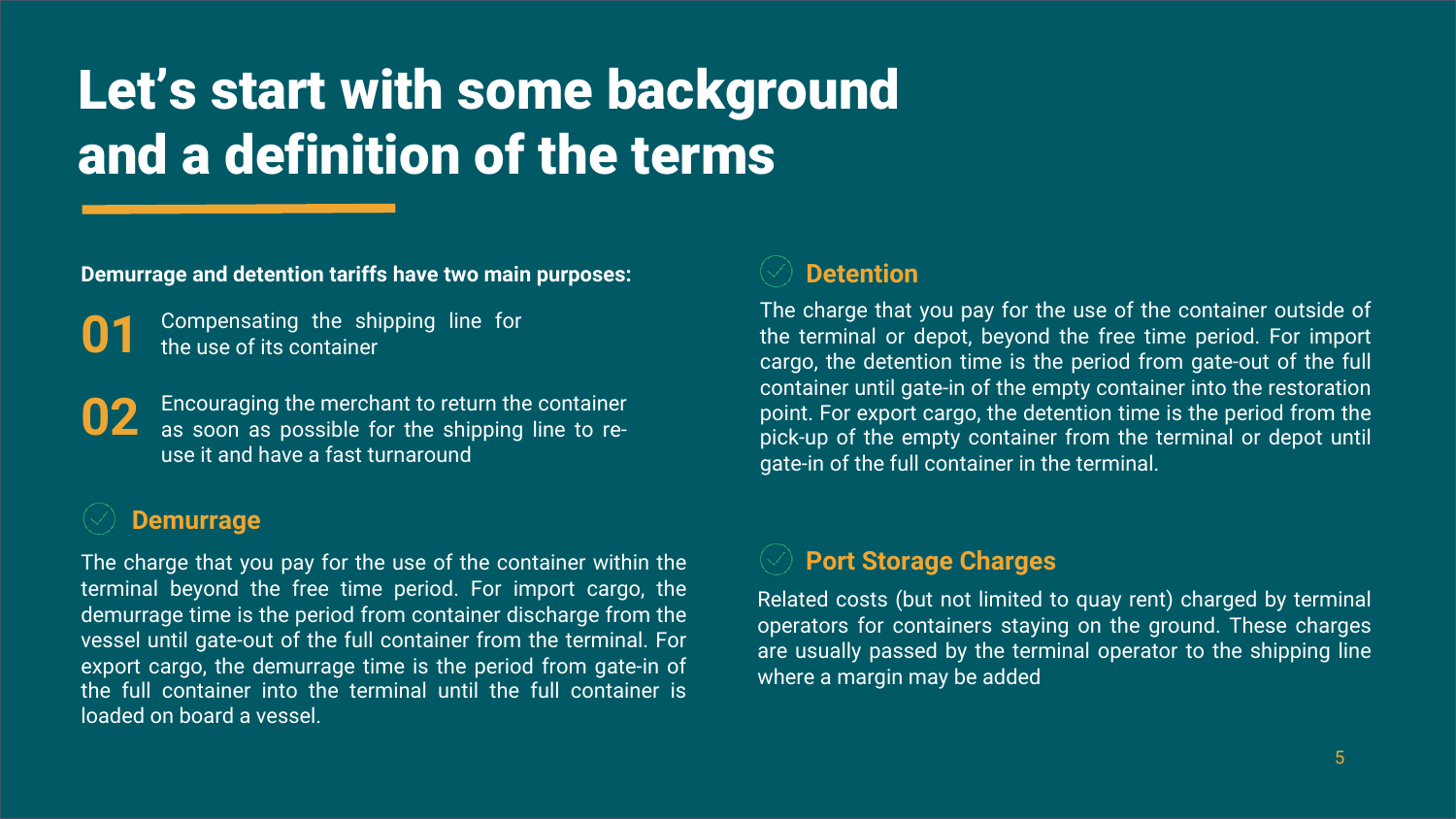# **What drives demurrage and detention charges?**

Demurrage and detention charges can escalate quickly and the location plays a major role as some ports are more expensive than others. Drivers for slow movement of containers (and hence D and D charges) include:



## **Customs clearance issues**

Consignee did not receive documents in time for customs clearance, documentation received is incorrect or insufficient or cargo received was not as per the sales order.



## **Unforeseen circumstances**

Containers can be blocked for an unusually long period of time because of, for instance, terminal congestion, bad weather conditions or labour strikes as well as shortage of truck drivers and chassis.

### **Delays and miscommunication**

Shipping lines announce closing dates for the actual delivery of the loaded export container to the terminal. However, in case of vessel delays, the container might then spend more time than expected in the terminal—resulting in charges that are out of the exporter's hands.

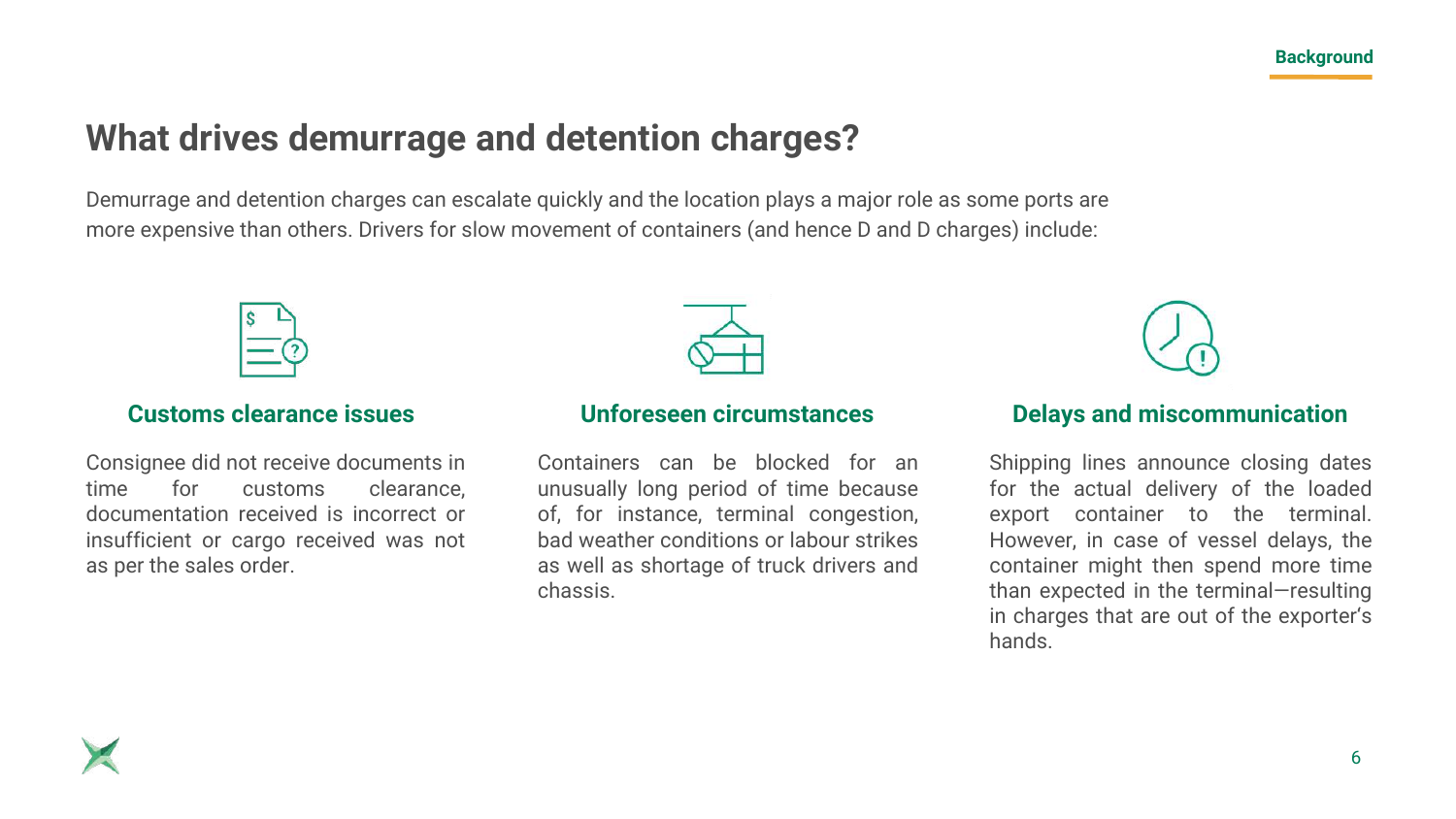# **Why are there currently such heated discussions about demurrage and detention?**

## **COVID-19 and demurrage and detentions**

Worldwide equipment scarcity and port congestion was probably not a scenario many expected the industry to be in, when COVID-19 shut down the world more than a year ago. But as countries slowly began to re-open, the industry faced an unprecedented import boom, especially in the US. A boom, we're still in the middle of, with the peak season fast approaching.

Not only has port congestion contributed to lack of containers globally. It's also made it increasingly difficult to plan shipments, predict ETAs, as well as returns. In today's market, containers can be stuck at the ports for an exceptional amount of time. Where coordination issues with trucks play an equally big part in this increasing congestion.

That, in turn, means it's become ever more challenging to uphold the agreed free days. Making demurrage and detention likely fees shippers, consignees, and freight forwarders must pay.

With terms as force majeure and unprecedented times flowing in the air, the debate of demurrage and detention once again heated up with the arrival of COVID-19. Entering the new year of 2021, the debate only increased in power. In this extraordinary period, demurrage and detention can make or break the profit for shippers. Similarly, it can be an incentive to deliver the boxes back within the agreed timeframe, as carriers are tripping to get them to Asia.

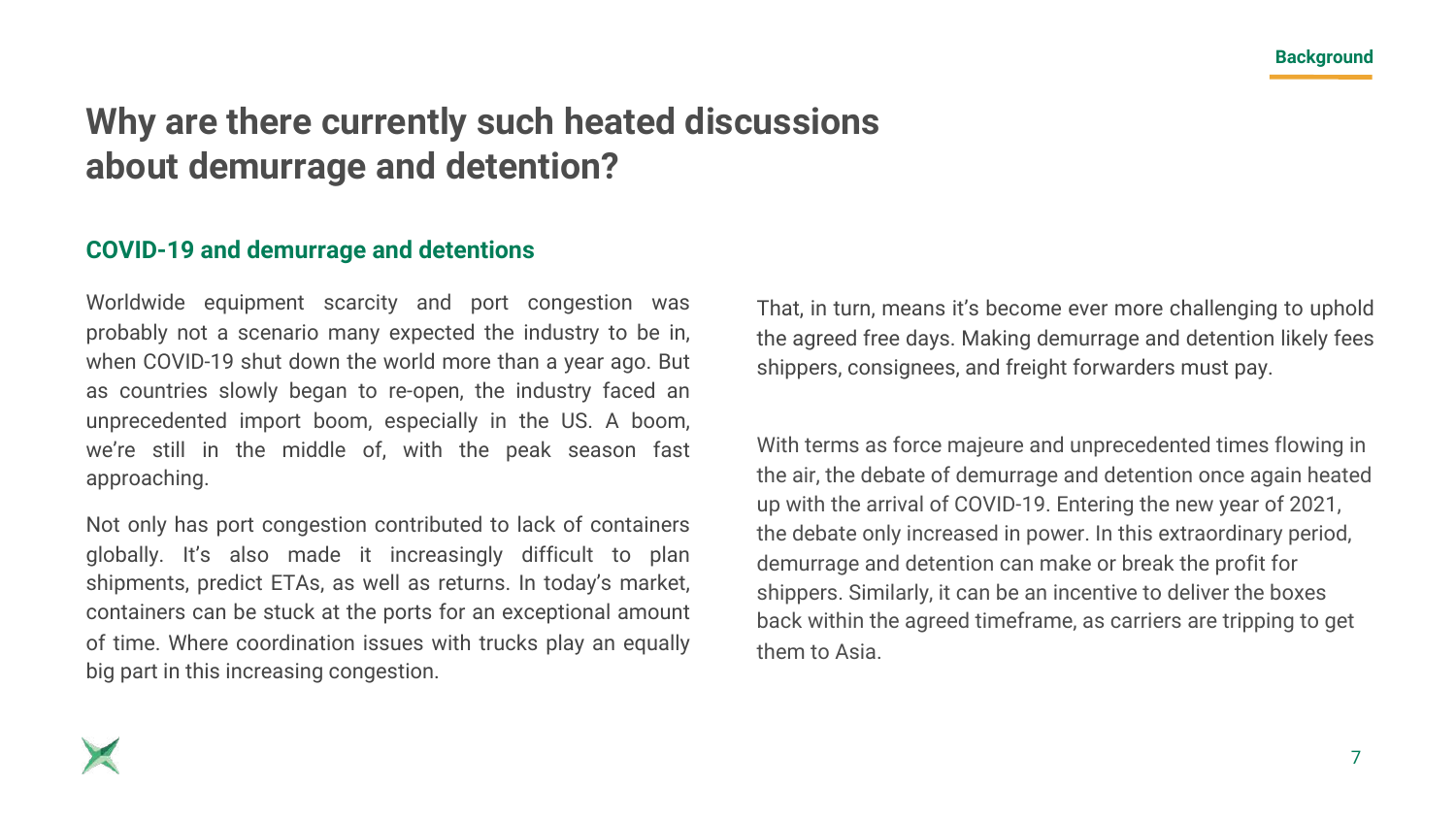## **Demurrage and detention split the industry**

Demurrage and detention have been discussed intensely over the years. Even so intensely, the US Federal Maritime Commission (FMC) has been digging into the use of demurrage and detention charges across the industry. Publishing the document '[Interpretive](https://www.federalregister.gov/documents/2020/05/18/2020-09370/interpretive-rule-on-demurrage-and-detention-under-the-shipping-act) Rule of Demurrage and Detention' in 2020, FMC clarifies that demurrage and detention should only be used as an incentive to motivate container users to return the boxes in time.

With historic volumes now clocking the ports, the reasoning behind the charges has become the core of the debate. And the question that stands to be answered is:

## *Are the costly demurrage and detention fees reasonable?*

The answer you get depends on who you ask.

For carriers, demurrage and detention charges are fees they have to impose as an incentive. This is because some shippers, forwarders, or consignees hold on to the containers for too long or don't pick up cargo in time. When carriers are forced to wait to get their containers back, they lose money. That's why the demurrage and detention charges are implemented to motivate the container users to deliver the equipment back as quickly as possible. However, these charges can also be negotiated and even waived by the carriers.

The answer will be slightly different coming from the shippers and freight forwarders. **Member of xChange's network partner Globalink, Anthony D'Ambrosio, vice president of business at Supply Chain Solutions.** As a freight forwarding company, Anthony D'Ambrosio highlights the importance of FMC looking into these costly fees:

"Unfairly many small and medium sized freight companies are seeing their business eroded, putting them in bad positions with their client base. In an effort to protect their market share, they're forced to give up what little margins they make to remain competitive to offset these unfair practices as we are under constant pressure from the client to minimize these charges... The only help that we can hope for is with the FMC"

> Anthony D'Ambrosio *Globalink member* https://www.glnk.com



The FMC is now looking into the practices of the industry and searching for ways to ensure that container users, who've been charged demurrage and detention unjustly during the pandemic, can be refunded.

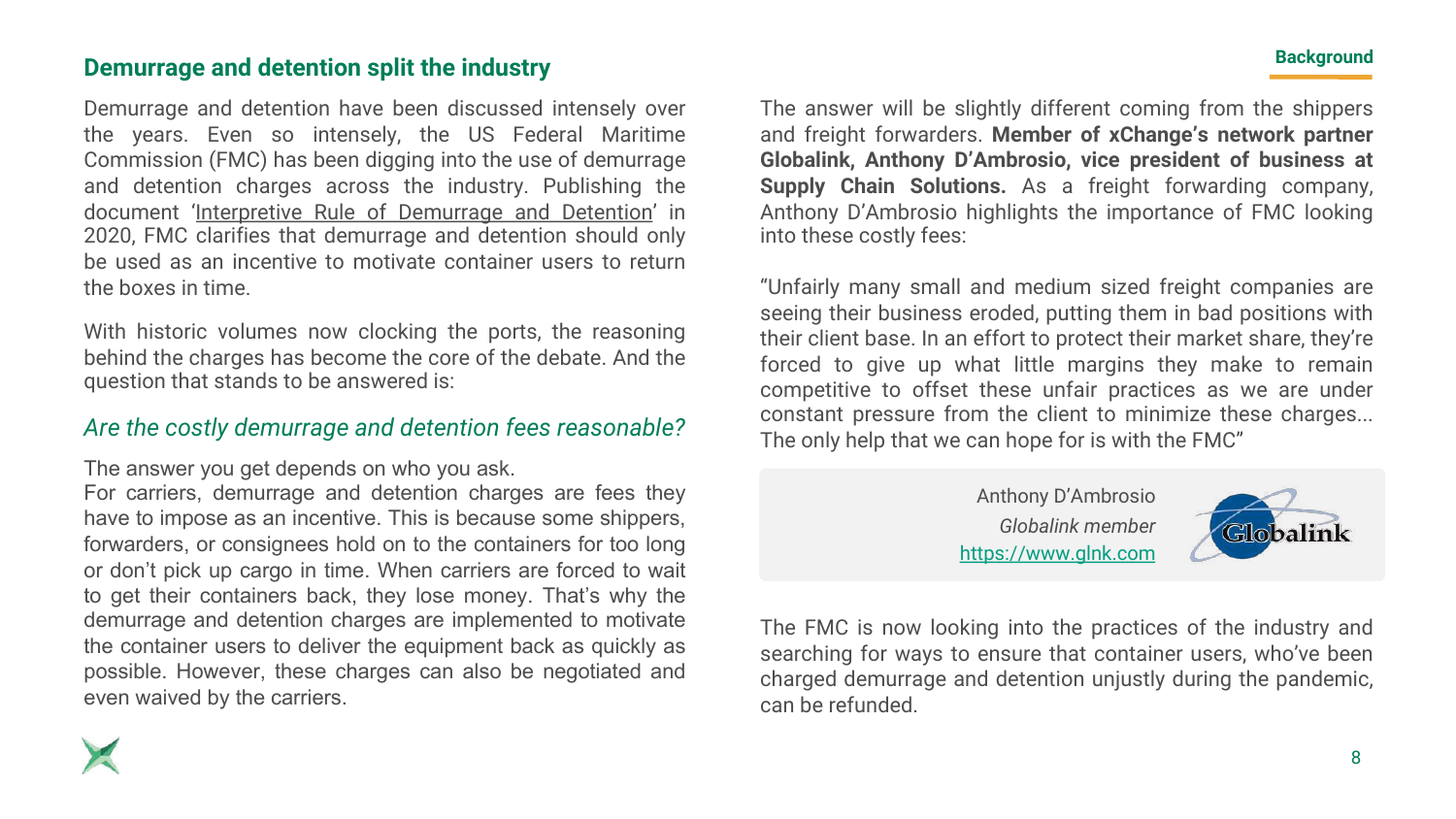# **What can you do to avoid demurrage and detention charges?**

In the meantime, demurrage and detention are fees the industry has to deal with. So, what can you do to avoid these costly surcharges?

Most charges are described in detail in the freight rate sheet. Demurrage and detention charges are, on the other hand, often only mentioned with a short remark. That despite the fact that they can quickly escalate to hundreds of dollars per container every day.

The key to minimizing demurrage and detention is to create transparency around the fees. With shippers informed about the costs associated with demurrage and detention, they'll be able to make business decisions and enter negotiations informed of the accurate costs and per diems.

Working in the freight forwarding market, Anthony D'Ambrosio has also shared his tips on how to reduce the risk of being charged demurrage and detention. Here, transparency also plays a vital role.

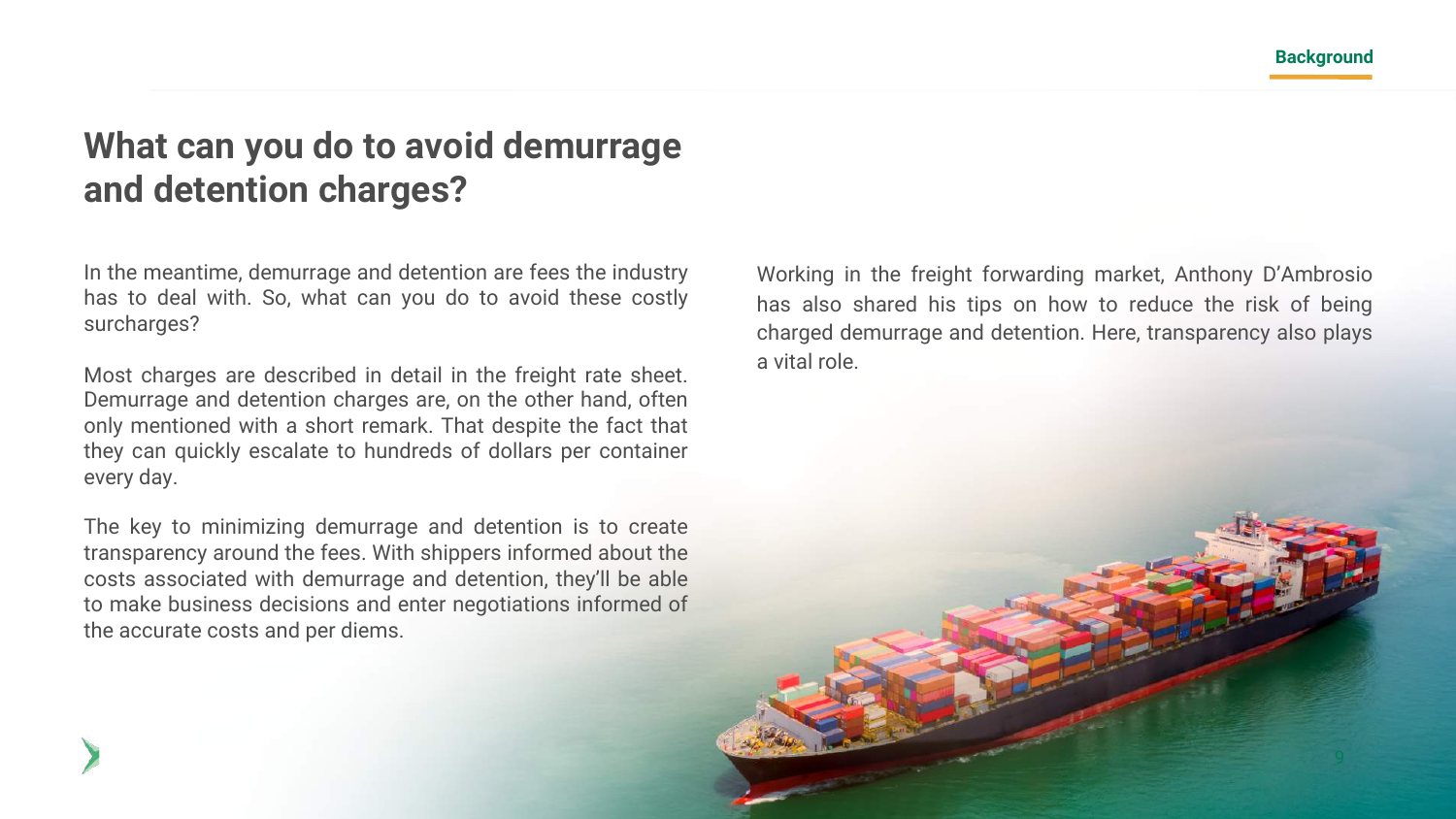

## **Negotiate terms**

Don't sign a contract just as it is, but read through it carefully, as the per diem charges and fees are ultimately determined in the transportation contract. It's always good to negotiate terms of a freight contract, and when it comes to sea freight, it's best to negotiate before the cargo vessel leaves the port, rather than after your container is stuck at the destination terminal.

### **Manage your schedule efficiently**

You must make sure to dispatch cargo as early in advance as possible. This gives more flexibility and a bigger time frame for unforeseen challenges such as bad weather or backlogs at the port. The same is applicable to loading times, where just small time-buffers can make a huge difference.



## **Always have a plan B**

Assess alternative truck rates, other truck services, or even look for available terminals nearby in case your cargo needs to be rerouted. If everything goes wrong with the initial plan, it is important to have another option to avoid large costs.

### **Be prepared for local customs**

To avoid demurrage and detention risks, one must be in good knowledge of the customs clearance processes and port regulations. As well as understand that even geography plays a huge role, as different countries have different definitions.

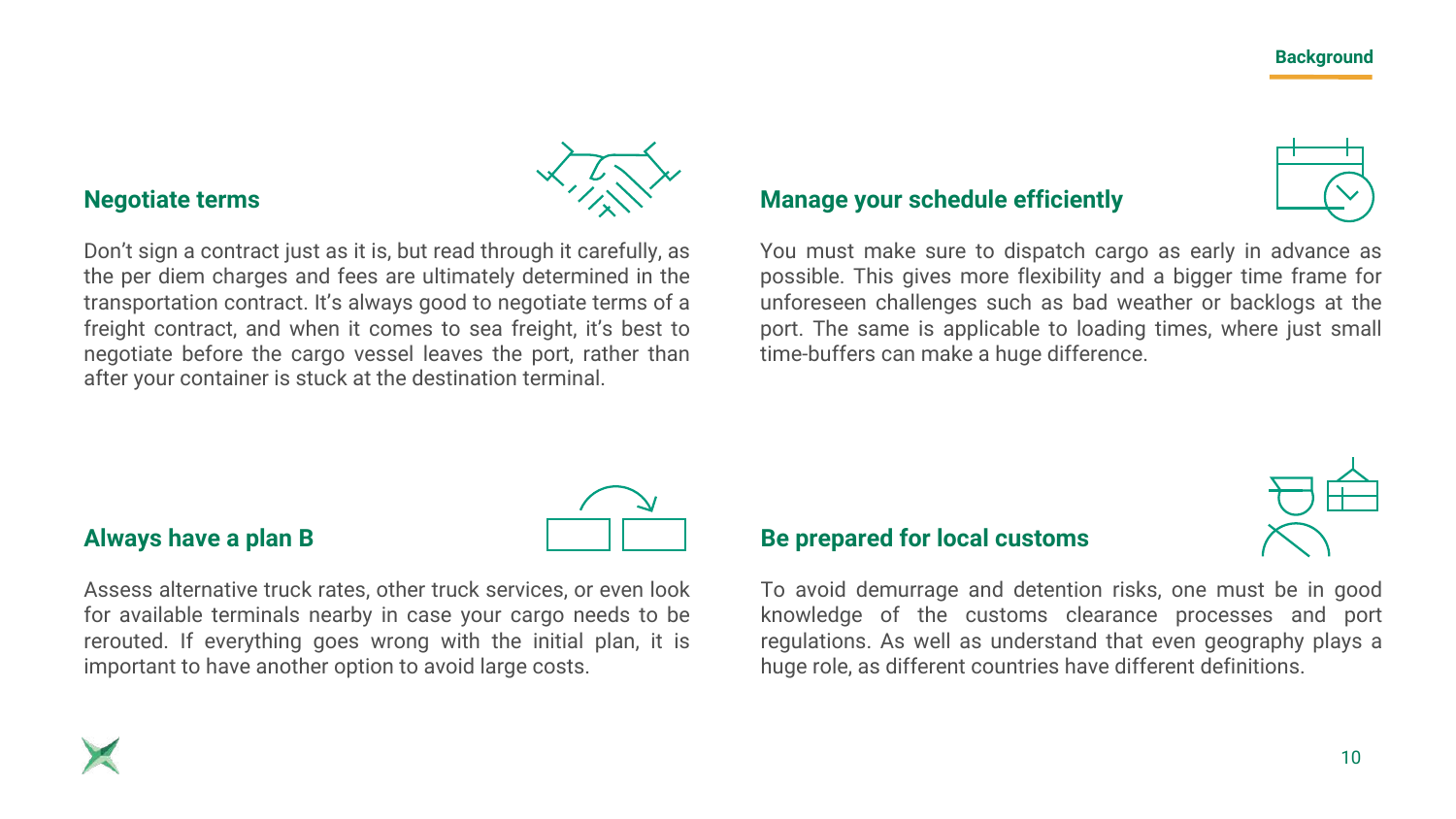# Let's look at the numbers Demurrage and Detention Benchmark 2021

The following pages provide an overview of how much demurrage and detention the biggest shipping lines charged based on the 20 biggest ports globally in 2021. It also gives an overview of how the charges have changed from 2020 to 2021.

To build the report we collected publicly available data from the websites of Maersk, COSCO Shipping, CMA CGM, Hapag Lloyd, Ocean Network Express, HMM, Yang Ming, and ZIM.

**Through the report you'll find the following analysis:**

- Benchmark of demurrage and detention charges across ports 2021
- Deep Dive I Shipping to Europe
- The impact of free-days across ports
- Demurrage and detention charges across ports and carriers 2020 vs. 2021
- Deep Dive II Impact of the equipment shortage on demurrage and detention across China and the US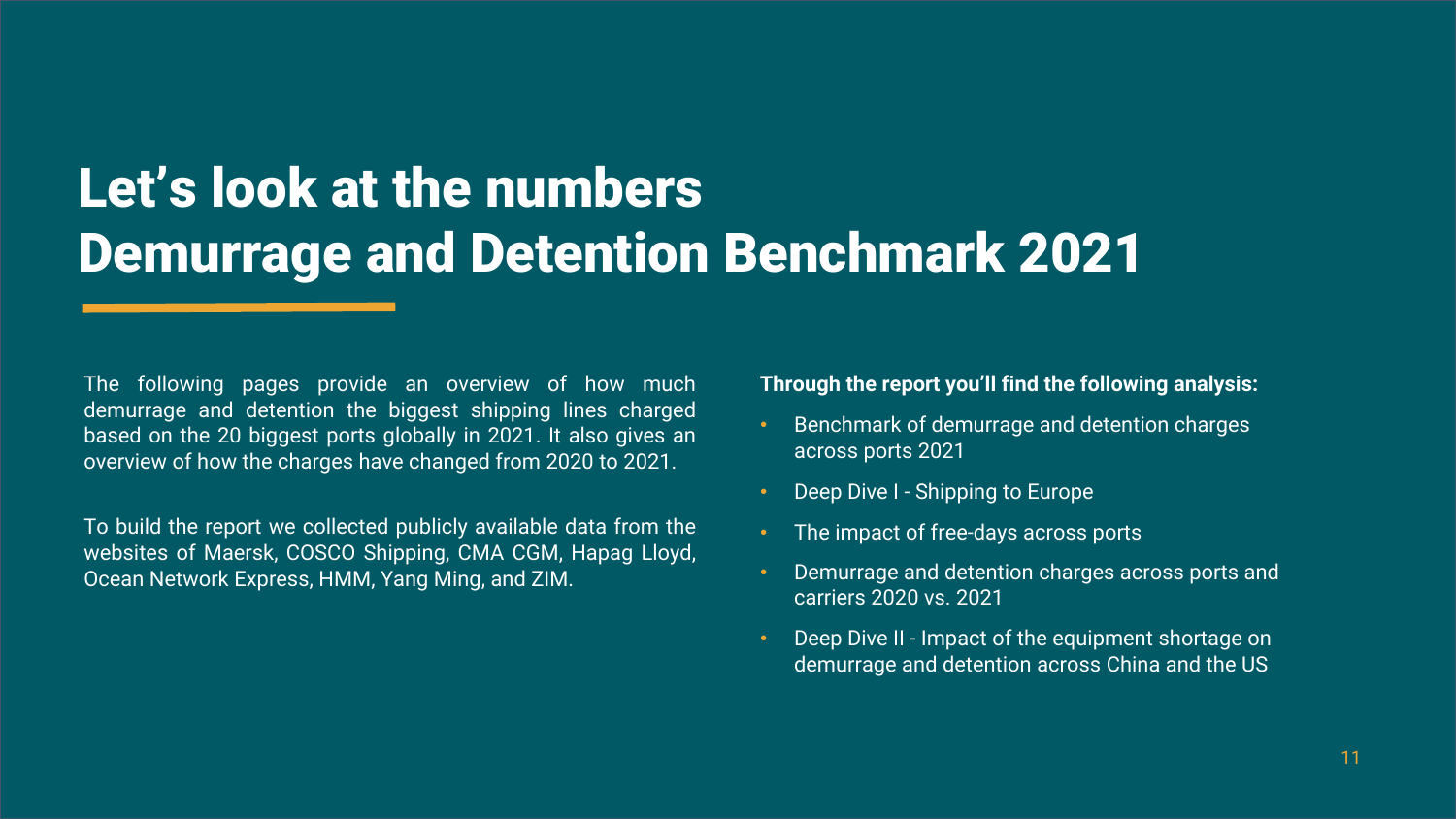# **On average, demurrage and detention charges reach \$1219**



Combined demurrage & detention charges across shipping lines and container types for both import and export shipments in USD

**per container after 2 weeks** Demurrage and detention charges can quickly escalate. Here, the location plays a major role as some ports are more expensive than others. On the chart you can see the average of the combined demurrage and detention charges at the 20 ports from day 1 to 14. The numbers are merged across import, export, and carriers.

> Looking at standard containers only, the average demurrage and detention charge after two weeks, across the world's biggest ports, is \$720 per container. The ports closest to that average are Rotterdam with an average of \$756, Singapore with \$615, and Antwerp with \$709.

> The high jumpers are led by the Port of Long Beach. Here, you have to pay, on average, \$2638 after two weeks. Taking second place is the Port of Los Angeles with \$2593 followed by Taiwan with an average of \$1455.

> If you, on the other hand, are looking for the cheapest ports when it comes to demurrage and detention charges, China is the place to go. 7 out of the 10 cheapest ports are located there. Let's have a look at the top three: After two weeks, the cheapest port is Busan (South Korea). It has average demurrage and detention charges of only \$132. Following closely behind are the ports of Dalian (China) and Tianjin (China) both with averages of \$201.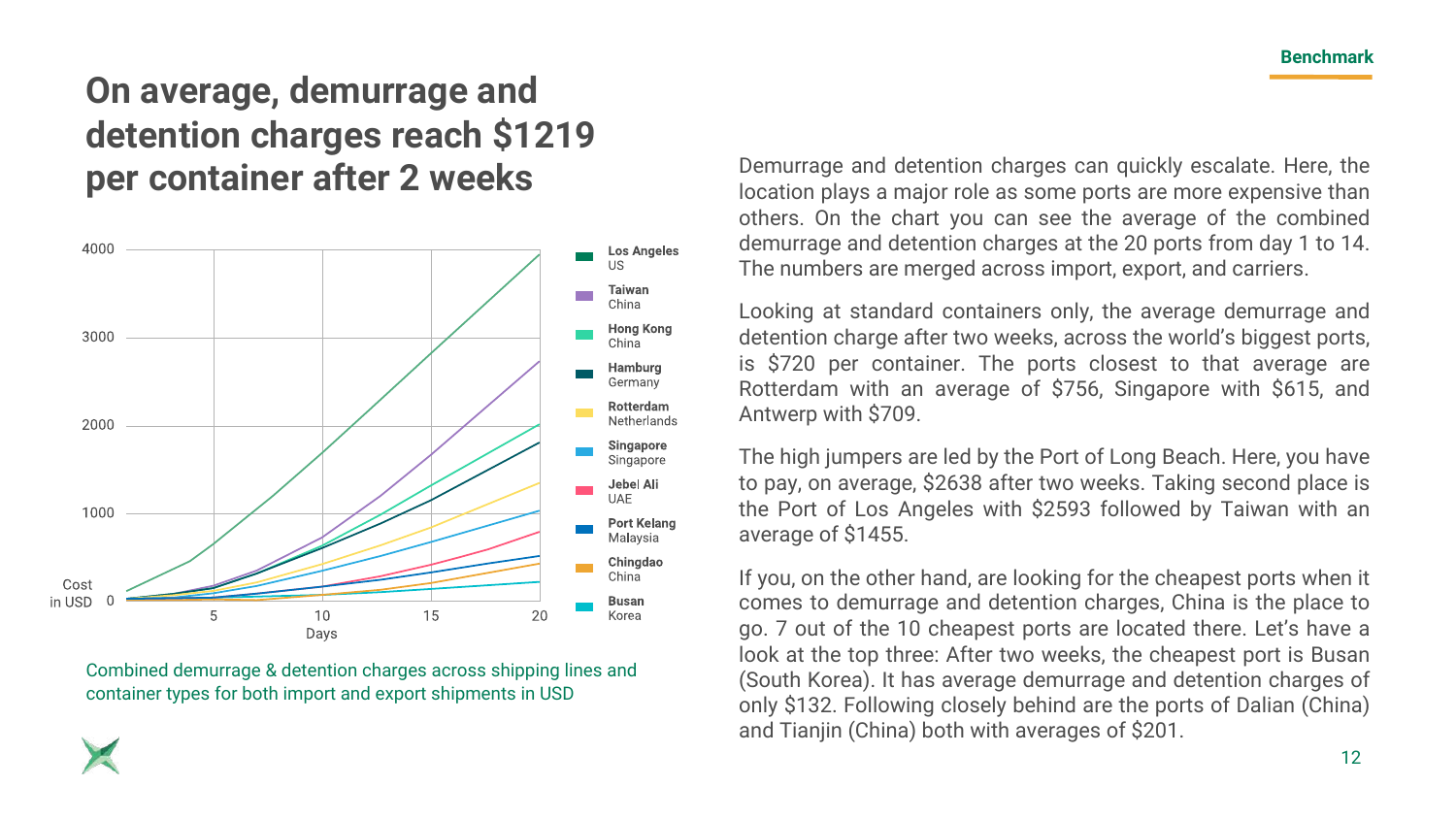# **Comparing demurrage and detention charges across carriers can save you up to \$1354 per container**

Demurrage and detention charges don't just vary across locations. They also depend on which shipping line you use. Comparing shipping lines can save you \$1354 when, for instance, shipping to Europe. Of the largest European ports, Antwerp has the cheapest demurrage and detention charges. Followed by Rotterdam and then Hamburg.

In Hamburg the prices also vary widely between the lines. The cheapest is CMA CGM, which charges \$258 in demurrage and detention after two weeks, whereas Yang Ming, the most expensive line, charges \$1612. So, if you were operating in Hamburg, it could save you \$1354 using CMA CGM instead of Yang Ming. That's a difference, that's already impressive, but there's more.

Despite Hamburg being the most expensive port of the three, you can still end up paying significantly more in demurrage and detention in the cheapest port, Antwerp.



Combined demurrage & detention charges across shipping lines and container types for both import and export shipments at Rotterdam, Antwerp and Hamburg after 2 weeks in USD

### **Here's an example on how that can happen:**

At the Port of Hamburg, by using CMA CGM you'll have to pay \$258 in demurrage and detention charges after two weeks. If you, on the other hand, decide to ship with HMM in Antwerp, you'll end up paying \$1053 after the two weeks. That's a price increase of almost \$800 per container, when shipping in Antwerp.

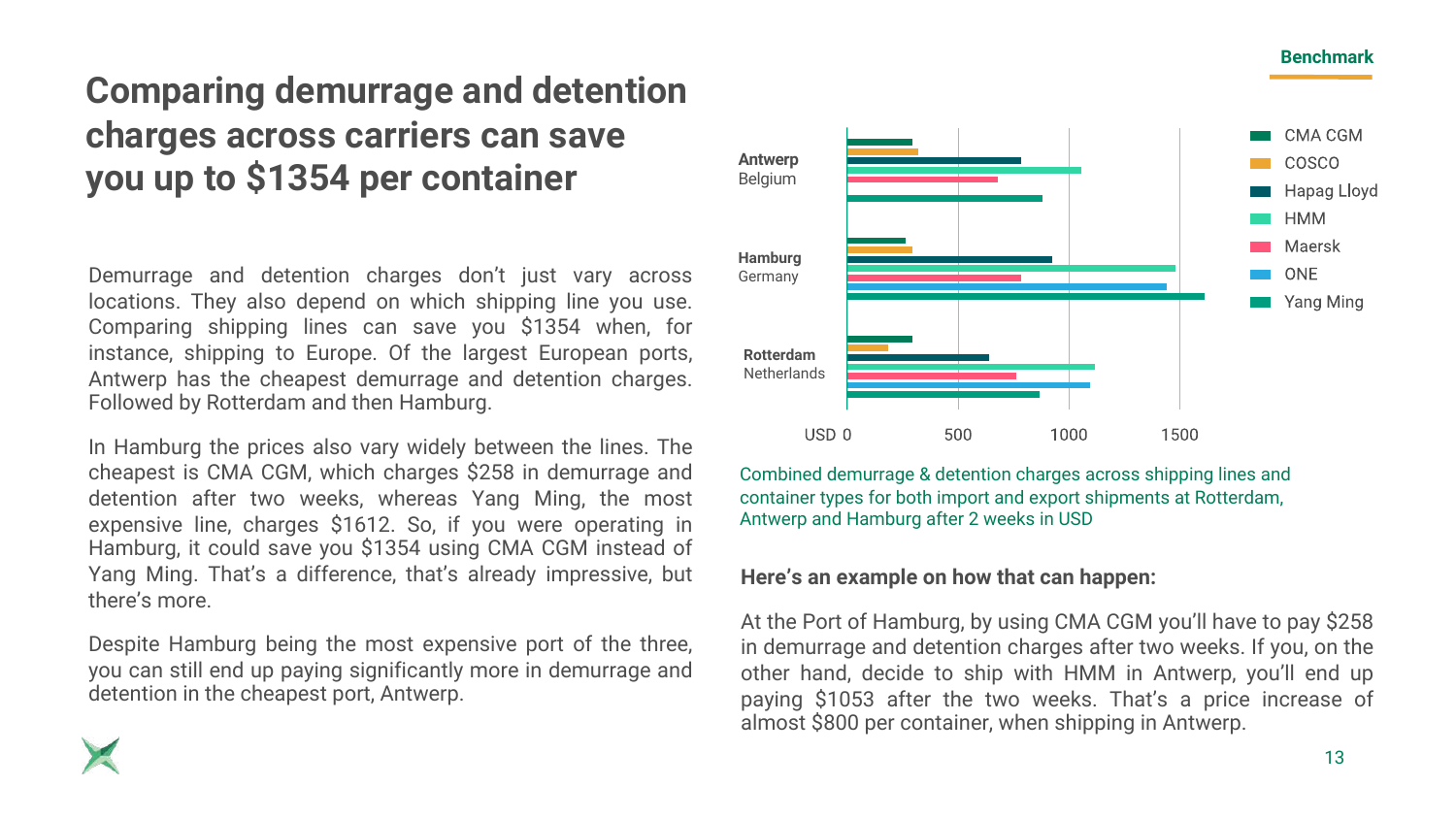# **Save even more money through comparing free-days across shipping lines**



Average free days across shipping lines for 20 foot containers, for both import and export and demurrage and detention charges combined.

When talking about demurrage and detention, there's no way around the free days. They determine how long someone can use a container at no cost. That way, the number of total free days can make a massive difference when it comes to demurrage and detention costs.

Take, for instance, Long Beach. Here, you can only use the containers for 4 days at no cost. In Busan the average is 11 days.

Even at the same port but across shipping lines, free days can vary tremendously. In Rotterdam the total average of free days is 7. So, choosing Yang Ming can turn into a costly affair. The shipping company only offers 4 free days compared to COSCO Shipping that offers 11 days. With Yang Ming you'd, therefore, end up paying demurrage and detention seven days earlier. An expense, that would amount to \$425 per container over those seven days.

| Port               | CMA<br>CGM | COSCO | Hapag<br>Lloyd | <b>HMM</b> | Maresk | Yang<br>Ming | ZIM |                  |
|--------------------|------------|-------|----------------|------------|--------|--------------|-----|------------------|
| Antwerp<br>Belgium | 10         |       | G              | э          | э      | ь            | o   | <b>Free Days</b> |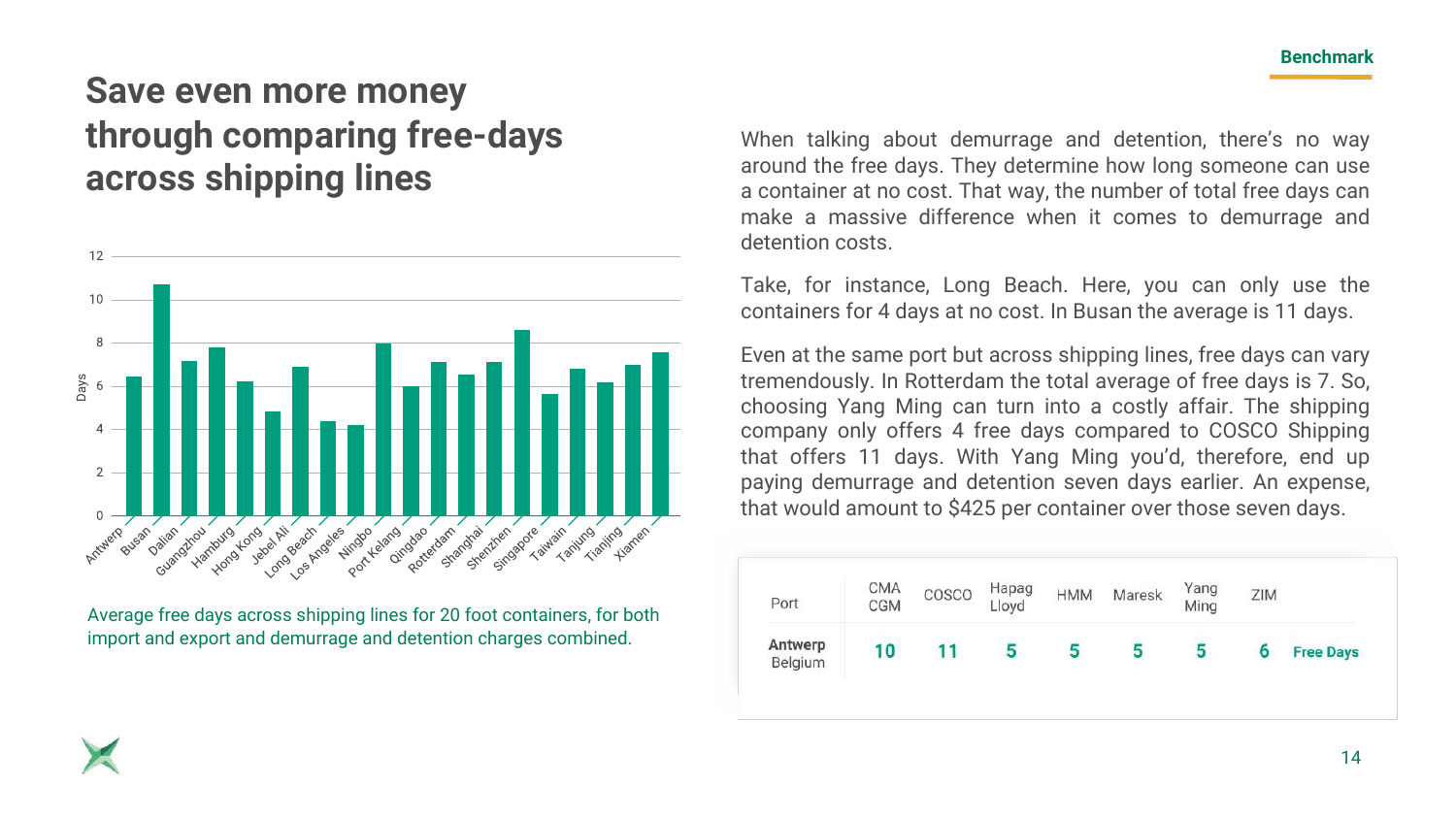# **Demurrage and detention charges doubled in 2021**

Not only has container scarcity disrupted the industry from late 2020 through to 2021. This development also massively impacted the demurrage and detention that were charged. From 2020 to 2021, the average demurrage and detention charge increased by a whopping +104%. Looking at how much money you'd have to get out of your wallet, we're talking about \$666 more on average in 2021.

And none of the world's 20 biggest ports experienced a decrease in demurrage and detention charges.

Why? In times of equipment shortages carriers have a big interest in ensuring fast turnaround times. That makes it more expensive for shippers, importers, and freight forwarders to keep a hold of the container for a longer time.

The leading Chinese ports especially drove up this average. At these ports the average demurrage and detention charge increased by +126%. The surge coincides with the locations where the equipment scarcity was and is felt the most. Qingdao has taken the lead with an upsurge of +194% since 2020.



Average combined demurrage and detention charge across shipping lines and container types after two weeks in USD, import and export combined for 2020 and 2021.

2020. The ports of Ningbo and Dalian are following closely behind with respectively +188% and +187% increase in demurrage and detention charges compared to 2020.

At the other end of the scale, Busan (South Korea) had the lowest growth rate with "only" 46%. Long Beach followed with +52% and Los Angeles with +42%.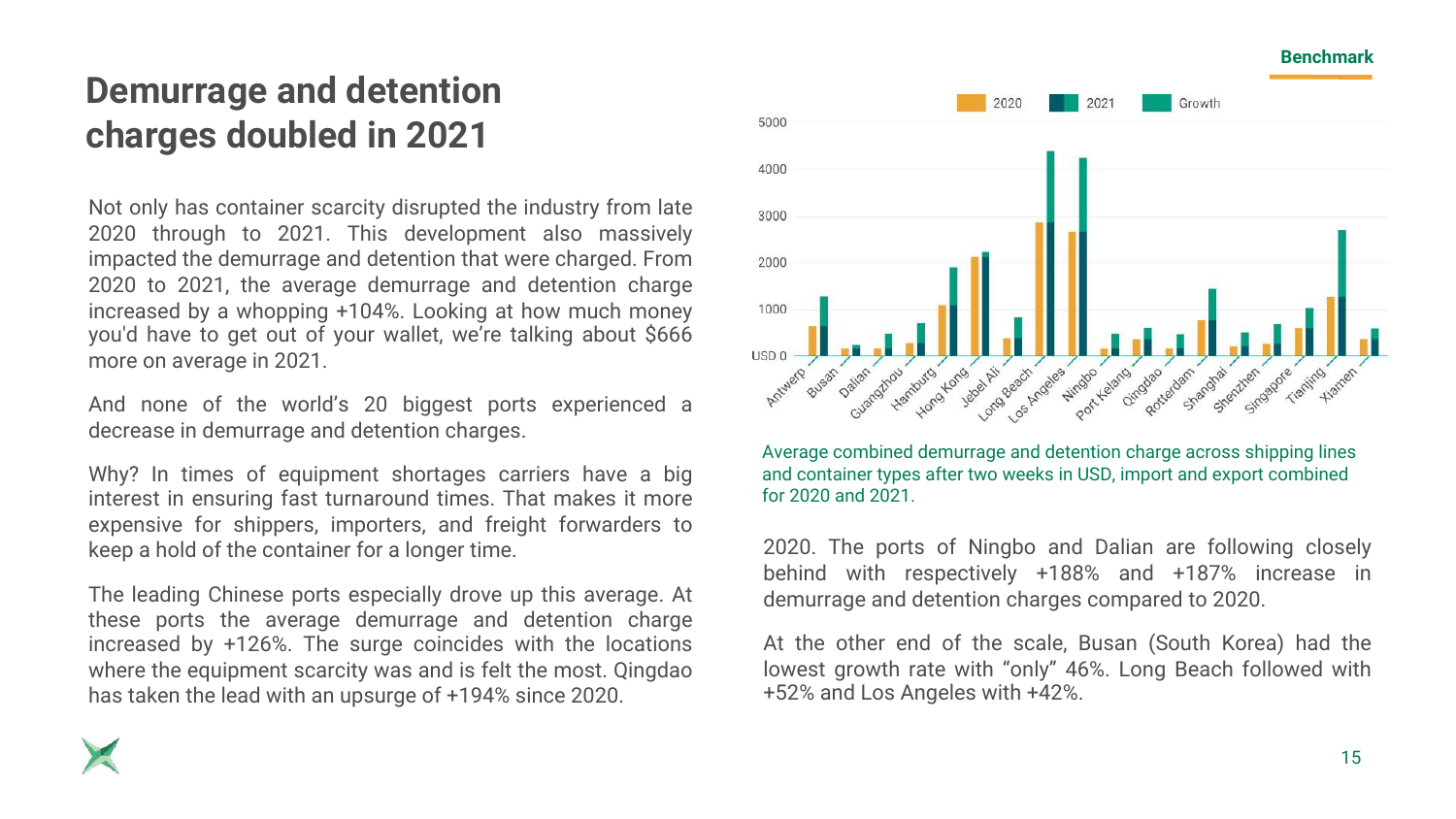# **Chinese ports with the biggest increase in demurrage and detention charges with a plus of 126%**

Now, let's take a closer look at the leading Chinese ports.

China is the epicentre for import in the West. So, when containers became scarce commodities in China, the shipping industry came under pressure to keep up with the demand worldwide. This led to carriers wanting a quick turnaround for their containers. A way to make that happen is through fees. In particular, demurrage and detention. This exact mechanism is something that can be seen at the Chinese ports through the past year.

Across the ten biggest ports, the demurrage and detention charges increased with an average of +126% from 2020 to 2021. However, it differs substantially from port to port how much the charges have risen.

At the high end of the scale, we have Qingdao. The port experienced the highest increase in the average demurrage and detention charge with +194% year-on-year. Following closely behind are Dalian with an average increase of +187%.

Even though Hong Kong had a high average on demurrage and detention charges in 2020, the port is the one experiencing the lowest increase in 2021 so far. With a +5% increase, Hong Kong has the lowest growth in demurrage and detention charges amongst the leading Chinese ports. The Port of Xiamen is following suit, with the second lowest increase of +62% year-onyear.



Combined demurrage & detention charges across shipping lines and container types for both import and export shipments across the biggest ports in China after 2 weeks in USD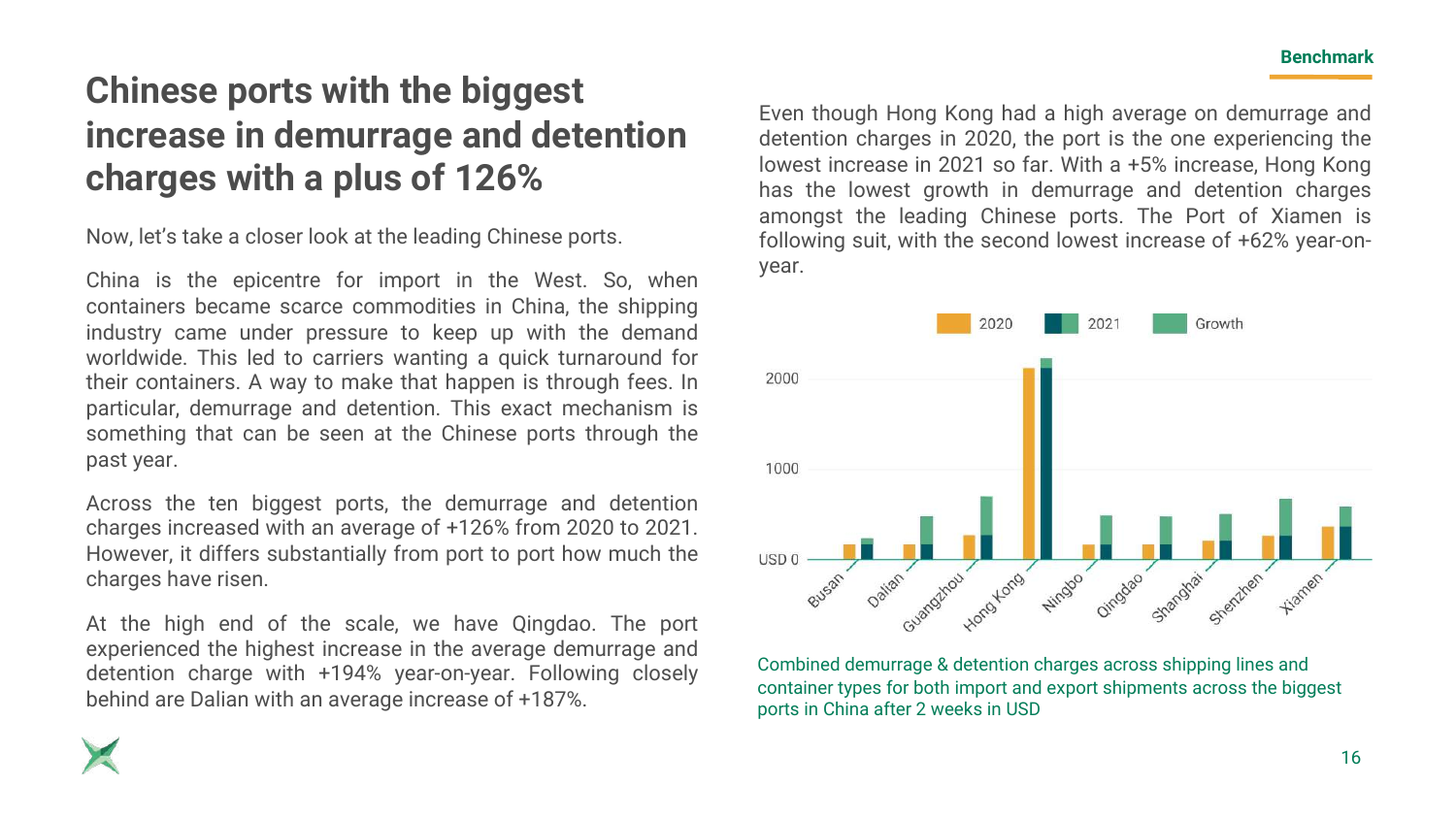# **Charges have increased at Los Angeles possibly due to the repositioning strategies of shipping lines**



Combined demurrage & detention charges across shipping lines and container types for both import and export shipments at Los Angeles after 2 weeks in USD

As the demurrage and detention charges have increased across the Chinese ports in 2021, it's the same case at US ports. A combination of global Corona-virus lockdowns, blank sailings by container lines early in 2020, and a surge in US consumer demand for retail imports from Asia saw boxes build up across the US during the second half of 2020.

However, after struggling to keep up with the influx of containers, the port was hit with equipment scarcity. And then, ports such as Los Angeles ended in a similar situation as the many ports across China.

Taking a closer look at Los Angeles, we see that the average demurrage and detention charge has increased by +42% from 2020 to 2021. Across the biggest carriers operating in Los Angeles, CMA CGM is behind the highest boost of the demurrage and detention charges with a +167% increase over that same period. In a close second, we find Maersk with an increase of +161%. In actual dollars, the hike in fees will cost you an additional \$1227.

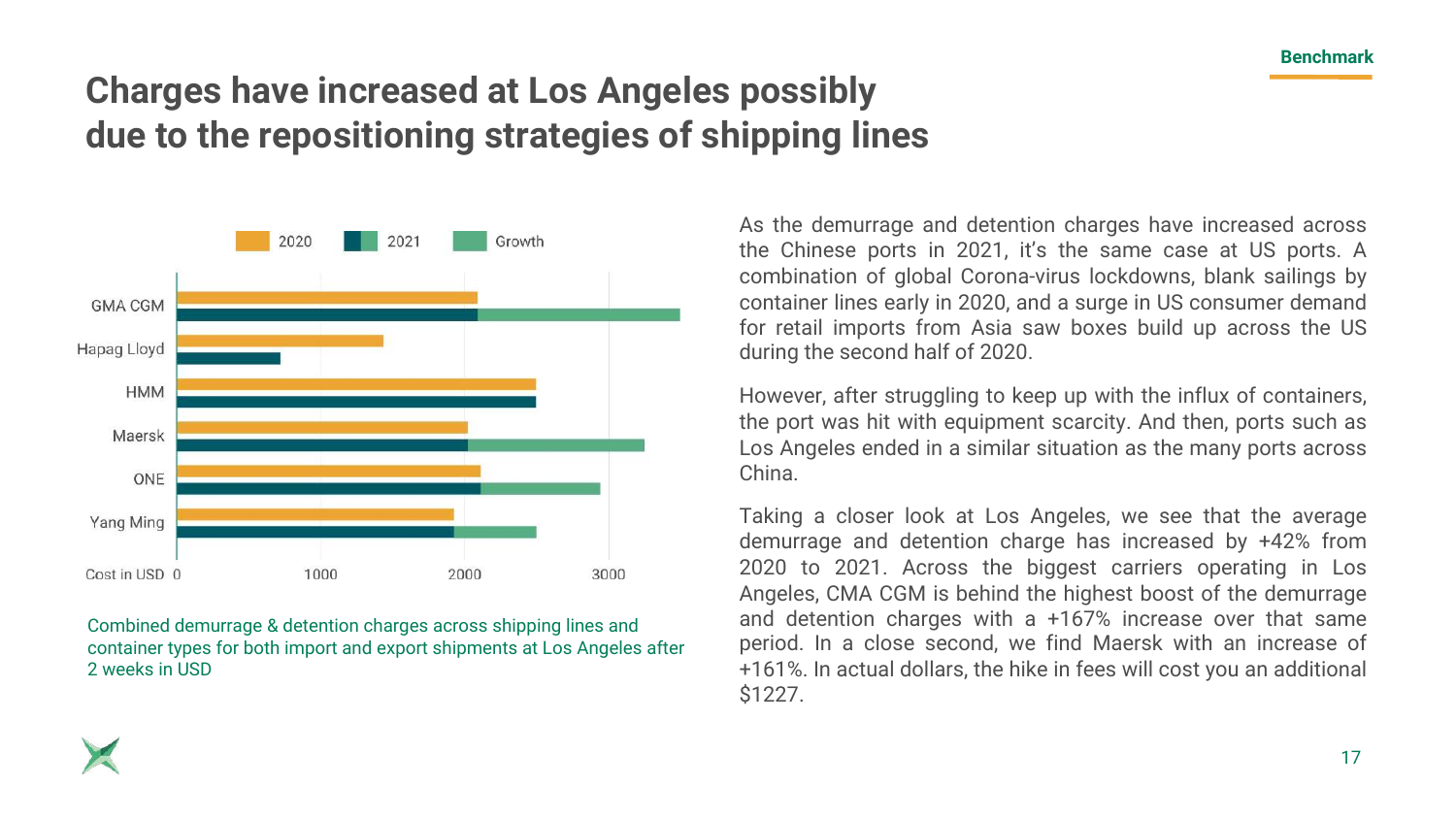## **Increasing demurrage and detention calls for transparency**

Want a quick overview of what's happened to demurrage and detention in the past year? Here's the lowdown for you.

Just like the industry, demurrage and detention has had a turmoil filled year. From 2020 to 2021, the average demurrage and detention charge after two weeks increased by +104%. That means an average increase of \$666. Especially the leading Chinese ports and the Port of Los Angeles are pulling the average up, as they experienced the highest upsurge in demurrage and detention.

The high costs associated with demurrage and detention, makes it imperative to know what you can do to minimize the fees. Dispatch the cargo well ahead of time, as that gives you more flexibility and time to deal with unforeseen challenges. It's also a good idea to negotiate the terms of the per diem fees before you sign the contract - and before your container is stuck at the terminal.

If you're looking to avoid demurrage and detention charges from the carriers altogether, SOC containers could be the solution you're looking for. Not completely sure how that works?

### Demurrage and detention charges have always been a conflict between shippers and carriers and the increase of +104% in 2021 once again shows the market position carriers have. We hope the provided transparency helps both shippers and carriers better deal with demurrage and detention charges and we'll continue to monitor the development going forward **"**

**Christian Roeloffs**  Founder and CEO Container xChange



### **Learn all [about](https://container-xchange.com/avoid-demurrage-and-detention/) it here.**